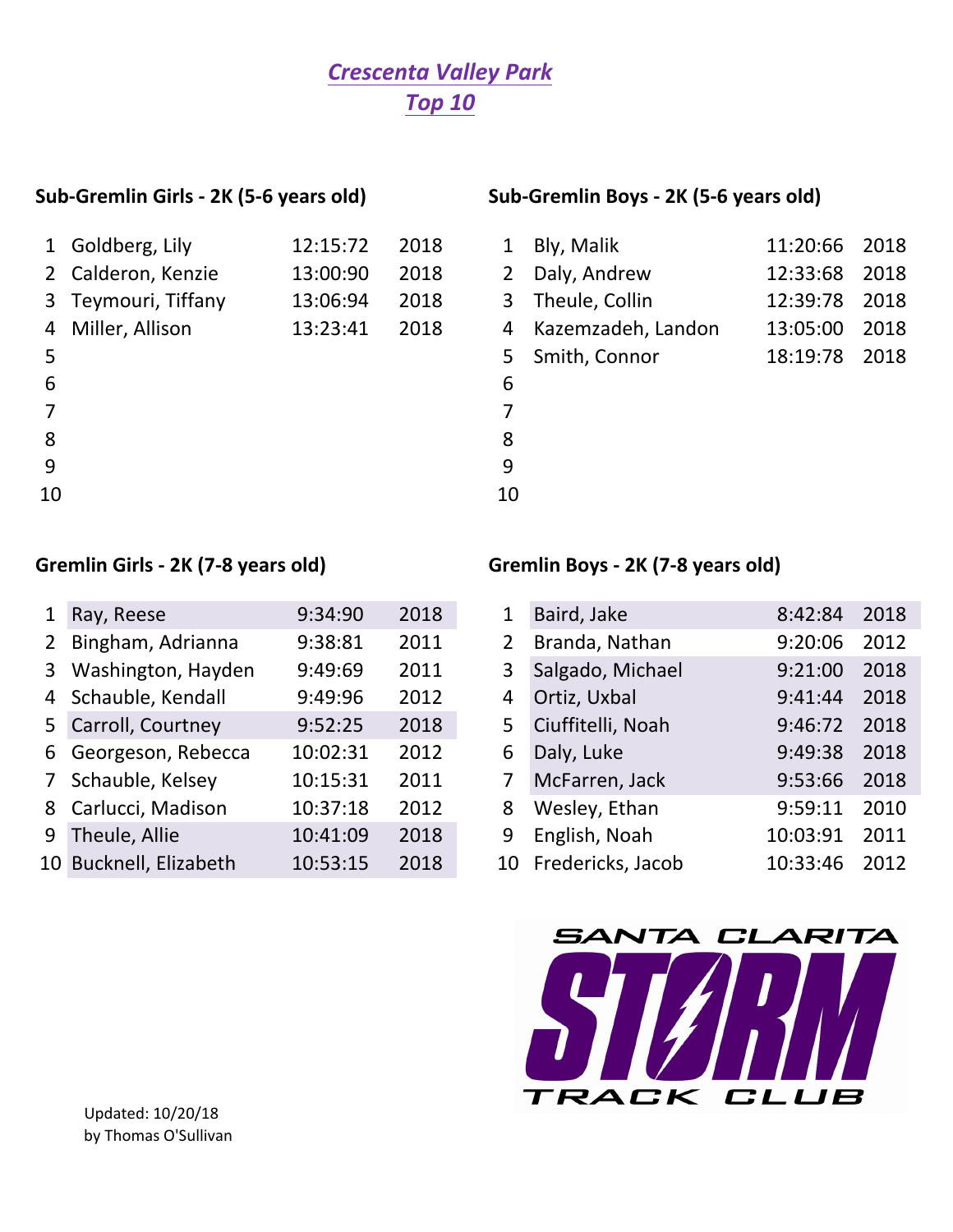# *Crescenta Valley Park Top 10*

|   | 1 Daley, Kylynn         | 13:37:10 2010 |      |
|---|-------------------------|---------------|------|
|   | 2 O'Sullivan, Jenna     | 14:06:50      | 2018 |
|   | 3 Buchanan, Emma        | 14:27:56      | 2018 |
|   | 4 Duarte, Isabella      | 15:02:31      | 2012 |
|   | 5 Schauble, Shelbi      | 15:06:22      | 2011 |
|   | 6 Berretta, Kaela       | 15:14:69      | 2012 |
|   | 7 Graves-Hogains, Alaya | 15:19:12      | 2018 |
|   | 8 Bertola, Megan        | 15:41:22      | 2018 |
| 9 | Gray, Reagan            | 15:42:43      | 2018 |
|   | 10 Bingham, Adrianna    | 15:48:15      | 2012 |

| 1 Barnes, Amelia      | 13:24:15      | 2018 | 1              | Buchanan, Ayden   | 11:52:69 | 2018 |
|-----------------------|---------------|------|----------------|-------------------|----------|------|
| 2 Campbell, Brianna   | 13:27:62      | 2018 | $\overline{2}$ | Hunten, Alazar    | 12:44:12 | 2018 |
| 3 Davis, Abigail      | 13:42:21      | 2011 | 3              | Duarte, Joshua    | 12:44:66 | 2012 |
| 4 Spaulding, Samantha | 13:42:81      | 2018 | 4              | Young, Grant      | 13:13:88 | 2018 |
| 5 Lindsey, Dakota     | 13:59:75      | 2010 | 5              | Makar, Spencer    | 13:27:50 | 2011 |
| 6 Schauble, Shelbi    | 14:13:59      | 2012 | 6              | Rush, Daniel      | 13:29:18 | 2012 |
| 7 Herrera, Cynthia    | 14:28:56 2018 |      | $\overline{7}$ | Ortiz, Zion       | 13:44:84 | 2018 |
| 8 Rasplicka, Kylie    | 14:37:12      | 2012 | 8              | Peraza, Sabastian | 13:50:56 | 2018 |
| 9 Gesin, Madison      | 14:40:52      | 2018 | 9              | Ahten, Eli        | 13:53:69 | 2018 |
| 10 Baird, Ava         | 14:53:03      | 2018 |                | 10 Lee, Jacob     | 13:58:78 | 2012 |
|                       |               |      |                |                   |          |      |

## Bantam Girls - 3K (9-10 years old) **Bantam Boys** - 3K (9-10 years old)

| 1 Daley, Kylynn         | 13:37:10 | 2010 | 1              | Halvorsen, Tyler      | 12:54:31 | 2018 |
|-------------------------|----------|------|----------------|-----------------------|----------|------|
| 2 O'Sullivan, Jenna     | 14:06:50 | 2018 | $2^{\circ}$    | Duenas, Austin        | 12:54:69 | 2018 |
| 3 Buchanan, Emma        | 14:27:56 | 2018 | 3 <sup>1</sup> | Serrano, Kobe         | 13:19:18 | 2011 |
| 4 Duarte, Isabella      | 15:02:31 | 2012 | $\overline{4}$ | DeShields, Adam       | 13:21:86 | 2010 |
| 5 Schauble, Shelbi      | 15:06:22 | 2011 |                | 5 Rush, Daniel        | 13:34:46 | 2011 |
| 6 Berretta, Kaela       | 15:14:69 | 2012 | 6              | English, Joshua       | 13:53:97 | 2011 |
| 7 Graves-Hogains, Alaya | 15:19:12 | 2018 | 7              | Bly, Ezra             | 14:39:90 | 2018 |
| 8 Bertola, Megan        | 15:41:22 | 2018 | 8              | Scott, Cody           | 14:53:66 | 2018 |
| 9 Gray, Reagan          | 15:42:43 | 2018 | 9              | Neall-Johnston, Alfie | 15:00:28 | 2018 |
| 10 Bingham, Adrianna    | 15:48:15 | 2012 |                | 10 Gallardo, Blake    | 15:01:59 | 2012 |

# Midget Girls - 3K (11-12 years old) Midget Boys - 3K (11-12 years old)

| $\mathbf{1}$   | Buchanan, Ayden   | 11:52:69      | 2018 |
|----------------|-------------------|---------------|------|
| $\overline{2}$ | Hunten, Alazar    | 12:44:12 2018 |      |
| 3              | Duarte, Joshua    | 12:44:66      | 2012 |
| 4              | Young, Grant      | 13:13:88      | 2018 |
| 5              | Makar, Spencer    | 13:27:50 2011 |      |
| 6              | Rush, Daniel      | 13:29:18      | 2012 |
| $7^{\circ}$    | Ortiz, Zion       | 13:44:84      | 2018 |
| 8              | Peraza, Sabastian | 13:50:56      | 2018 |
| 9              | Ahten, Eli        | 13:53:69      | 2018 |
| 10             | Lee, Jacob        | 13:58:78      | 2012 |